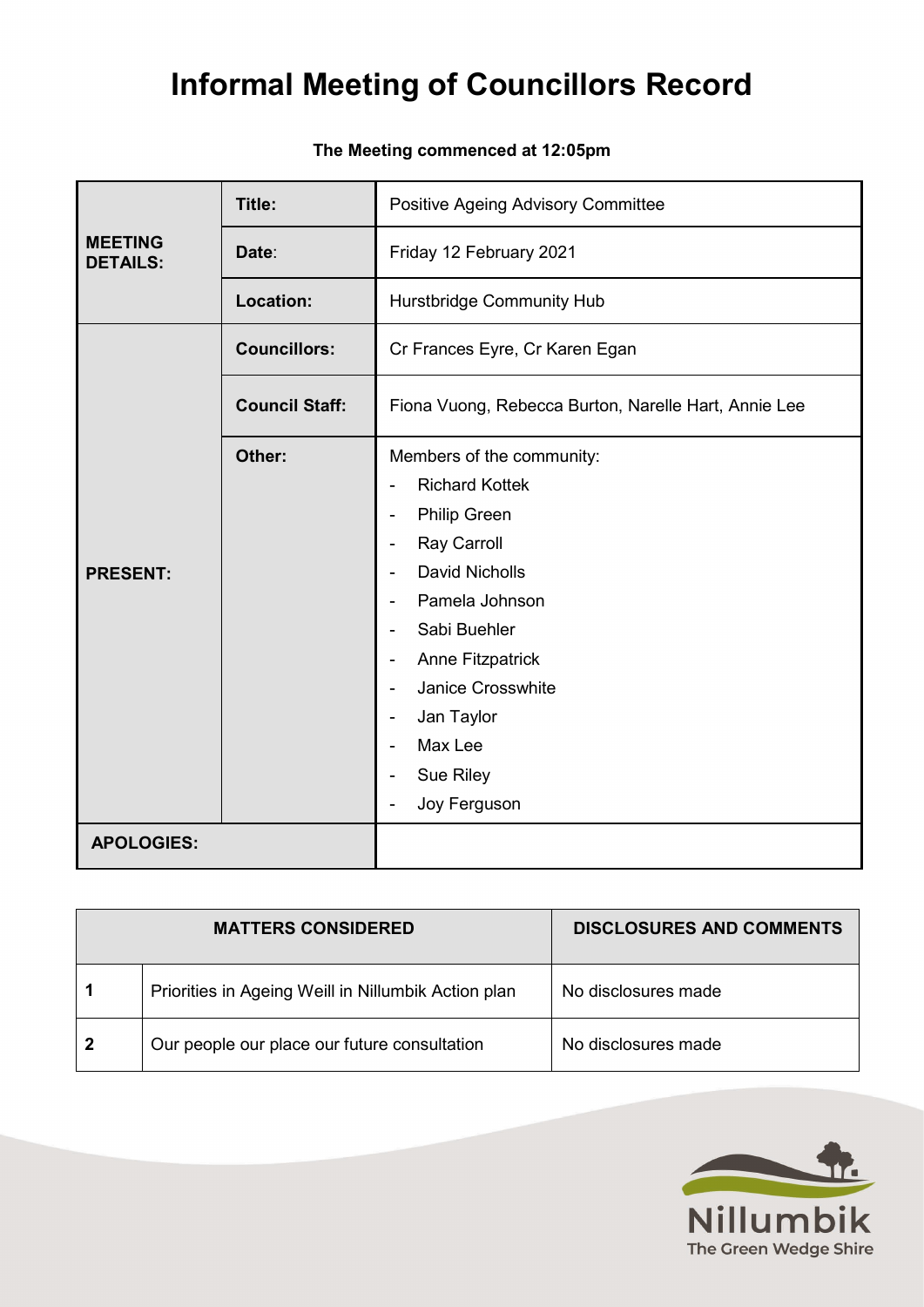| <b>MATTERS CONSIDERED</b> |                                   | <b>DISCLOSURES AND COMMENTS</b> |  |
|---------------------------|-----------------------------------|---------------------------------|--|
| 3                         | Roundtable discussion             | No disclosures made             |  |
| 4                         | Pandemic recovery workshop update | No disclosures made             |  |
| 5                         | Meeting close                     | No disclosures made             |  |

### **The Meeting concluded at 2:15pm**

| <b>RECORD</b>        | <b>Officer Name:</b> Fiona Vuong |                                |
|----------------------|----------------------------------|--------------------------------|
| <b>COMPLETED BY:</b> | <b>Officer Title:</b>            | <b>Positive Ageing Officer</b> |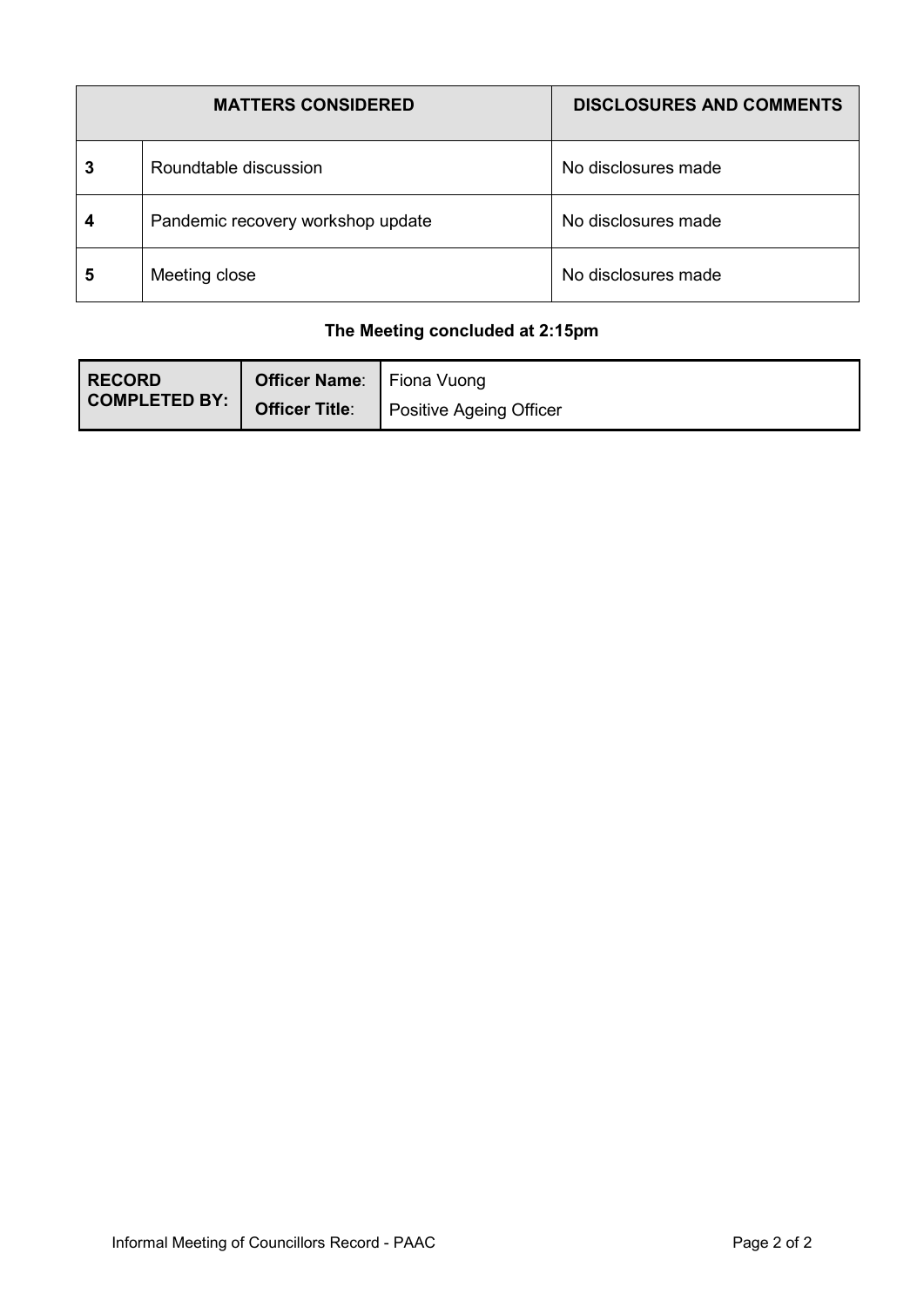| <b>MEETING</b><br><b>DETAILS:</b> | Title:                                                                                            | Arts and Cultural Advisory Committee                                                                                                                                                                    |  |
|-----------------------------------|---------------------------------------------------------------------------------------------------|---------------------------------------------------------------------------------------------------------------------------------------------------------------------------------------------------------|--|
|                                   | Date:                                                                                             | Monday 15 February 2021                                                                                                                                                                                 |  |
|                                   | <b>Location:</b>                                                                                  | Zoom Meeting                                                                                                                                                                                            |  |
| <b>PRESENT:</b>                   | <b>Councillors:</b>                                                                               | Cr Karen Egan, Cr Richard Stockman                                                                                                                                                                      |  |
|                                   | <b>Council</b><br>Staff:                                                                          | Corrienne Nichols, Simon Doyle, Sarah Hammond                                                                                                                                                           |  |
|                                   | Other:                                                                                            | Members of the Arts and Cultural Advisory Committee<br>Leanne Ipsen, Brian Gilkes, Pat Reynolds, Emma Roussel,<br>Tessa Christie, Thomas McEvoy, Ona Henderson, Syd Tunn,<br>Rebecca Davies, Alli Spoor |  |
| <b>APOLOGIES:</b>                 | Cr Natalie Duffy, Cr Frances Eyre, Cr Richard Stockman,<br>Bianca Lord, Emily Wubben, Ange Stock, |                                                                                                                                                                                                         |  |

### **The Meeting commenced at 7:00pm**

|   | <b>MATTERS CONSIDERED</b>                                                                                                                                                                                                 | <b>DISCLOSURES AND COMMENTS</b> |
|---|---------------------------------------------------------------------------------------------------------------------------------------------------------------------------------------------------------------------------|---------------------------------|
|   | Matters Arising from previous minutes:<br>Eltham Library Community Gallery Program Update<br>Digital Nillumbik Heritage Guide<br>Nillumbik Prize for Contemporary Art 2021<br>Art in the Time of COVID-19 Exhibition 2021 | No disclosures were made        |
| 2 | Introduction to Ange Stock, Arts Recovery Officer                                                                                                                                                                         | No disclosures were made        |
| 3 | <b>Art Collection:</b><br><b>Acquisitions Update</b><br><b>Exhibition at Civic Centre</b>                                                                                                                                 | No disclosures were made        |
| 4 | 2022-26 Arts & Cultural Strategy:<br>Community Engagement Plan<br><b>Project Reference Group</b>                                                                                                                          | No disclosures were made        |

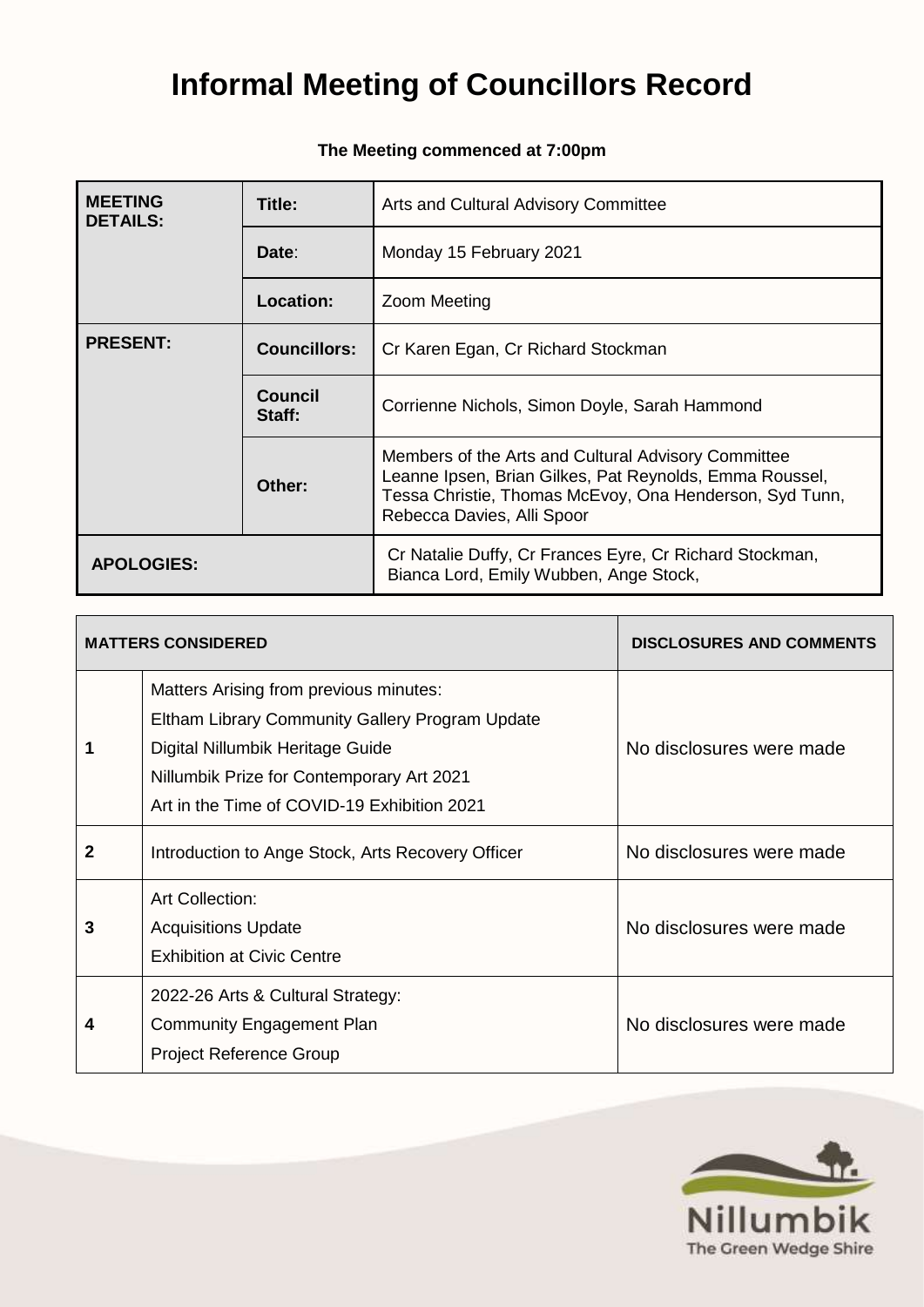|   | <b>MATTERS CONSIDERED</b> | <b>DISCLOSURES AND COMMENTS</b> |
|---|---------------------------|---------------------------------|
| 5 | EOI ACAC Members 2021-23  | No disclosures were made        |
| 6 | <b>Other Business</b>     | No disclosures were made        |

### **The Meeting concluded at 8:34pm**

| l RECORD<br>  COMPLETED BY:   Officer Title: | <b>Officer Name:</b> Sarah Hammond<br>Community Arts & Cultural Engagement Officer |
|----------------------------------------------|------------------------------------------------------------------------------------|
|                                              |                                                                                    |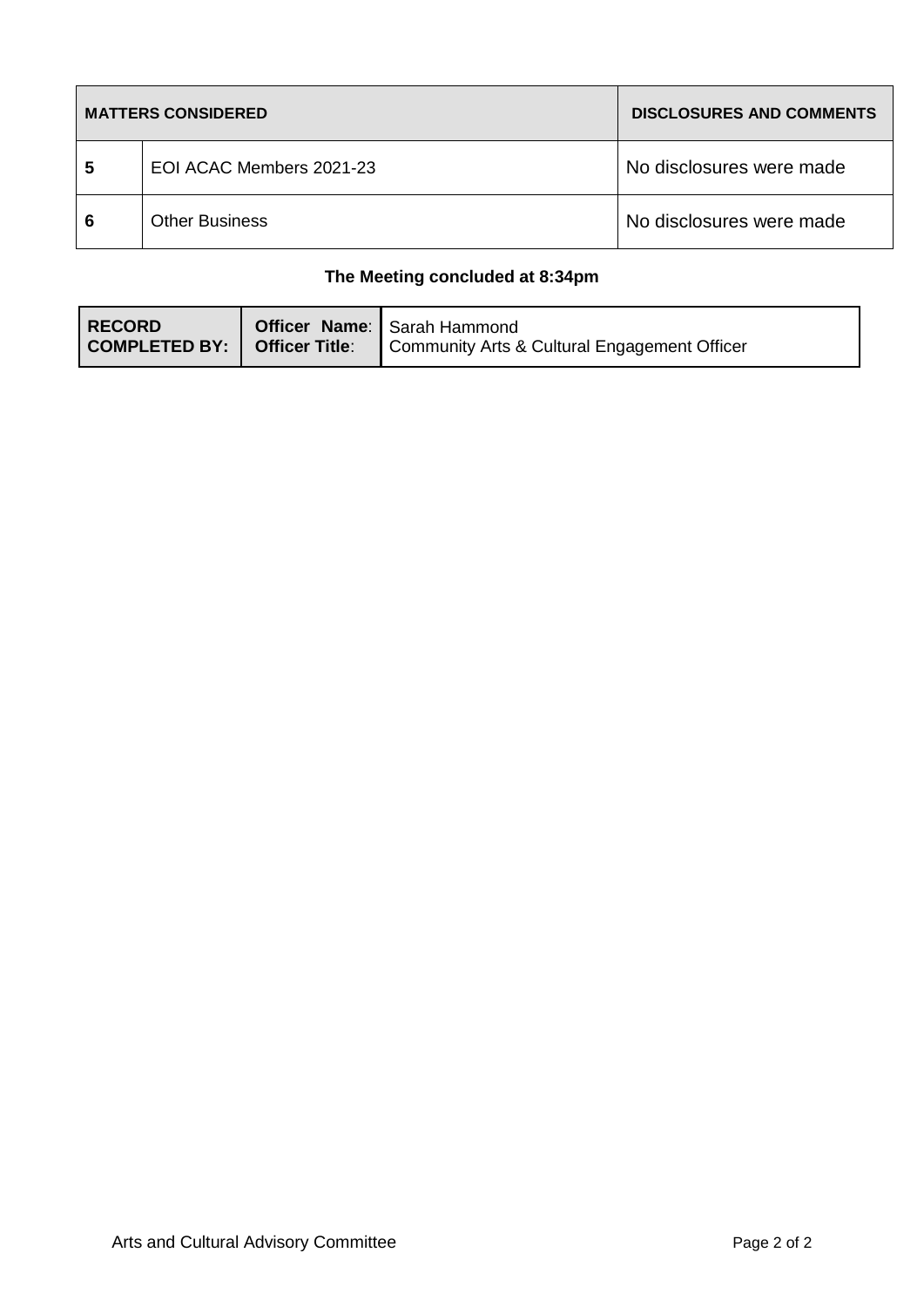| Title:<br><b>MEETING</b><br>Date:<br><b>DETAILS:</b> |                     | Councillor Briefing – conducted virtually                                                                                                                                                                            |  |  |
|------------------------------------------------------|---------------------|----------------------------------------------------------------------------------------------------------------------------------------------------------------------------------------------------------------------|--|--|
|                                                      |                     | Tuesday 16 February 2021                                                                                                                                                                                             |  |  |
|                                                      | <b>Location:</b>    | Virtual meeting                                                                                                                                                                                                      |  |  |
|                                                      | <b>Councillors:</b> | Cr Peter Perkins, Cr Frances Eyre, Cr Natalie Duffy, Cr Karen Egan,<br>Cr Natalie Duffy, Cr Geoff Paine Cr Ben Ramcharan and<br>Cr Richard Stockman                                                                  |  |  |
|                                                      |                     | Carl Cowie, Blaga Naumoski, Rosa Zouzoulas, Jeremy Livingston,<br>Vince Lombardi, Corrinne Nichols, Hialmar Philipp                                                                                                  |  |  |
| <b>PRESENT:</b><br>Council<br>Staff:                 |                     | Nichole Johnson, Jonathan McNally, Shannon Maynard, Joseph<br>Emmanuel, Heather Holt, Simon Doyle, Richard Holt, Leigh<br>Northwood, Andrew Feeney, Melika Sukunda, Enrique Gutierrez,<br>Heath Gillett, Lisa Pittle |  |  |
|                                                      | Other:              | Allan Bawden - Chair and Facilitator of the CEO Employment Matters<br>Committee                                                                                                                                      |  |  |
| <b>APOLOGIES:</b>                                    |                     |                                                                                                                                                                                                                      |  |  |

|  |  |  |  | Informal Meeting of Councillors Record |  |  |  |
|--|--|--|--|----------------------------------------|--|--|--|
|--|--|--|--|----------------------------------------|--|--|--|

|                | <b>MATTERS CONSIDERED</b>                                       | <b>DISCLOSURES AND</b><br><b>COMMENTS</b>                             |
|----------------|-----------------------------------------------------------------|-----------------------------------------------------------------------|
|                | CEO Employment Matters Committee - Confidential                 | No disclosures were made<br>No officers were present for<br>this item |
| $\overline{2}$ | Arts & Cultural Development                                     | No disclosures were made                                              |
| 3              | <b>Planning Scheme Amendment C133</b>                           | No disclosures were made                                              |
| 4              | Kangaroo Ground War Memorial Park Master Plan Project<br>Update | No disclosures were made                                              |
| 5              | Budget 2021-2022 - Major Initiatives                            | No disclosures were made                                              |
| 6              | GSF and SRV major grants                                        | No disclosures were made                                              |
| 7              | Waste Management Update                                         | No disclosures were made                                              |



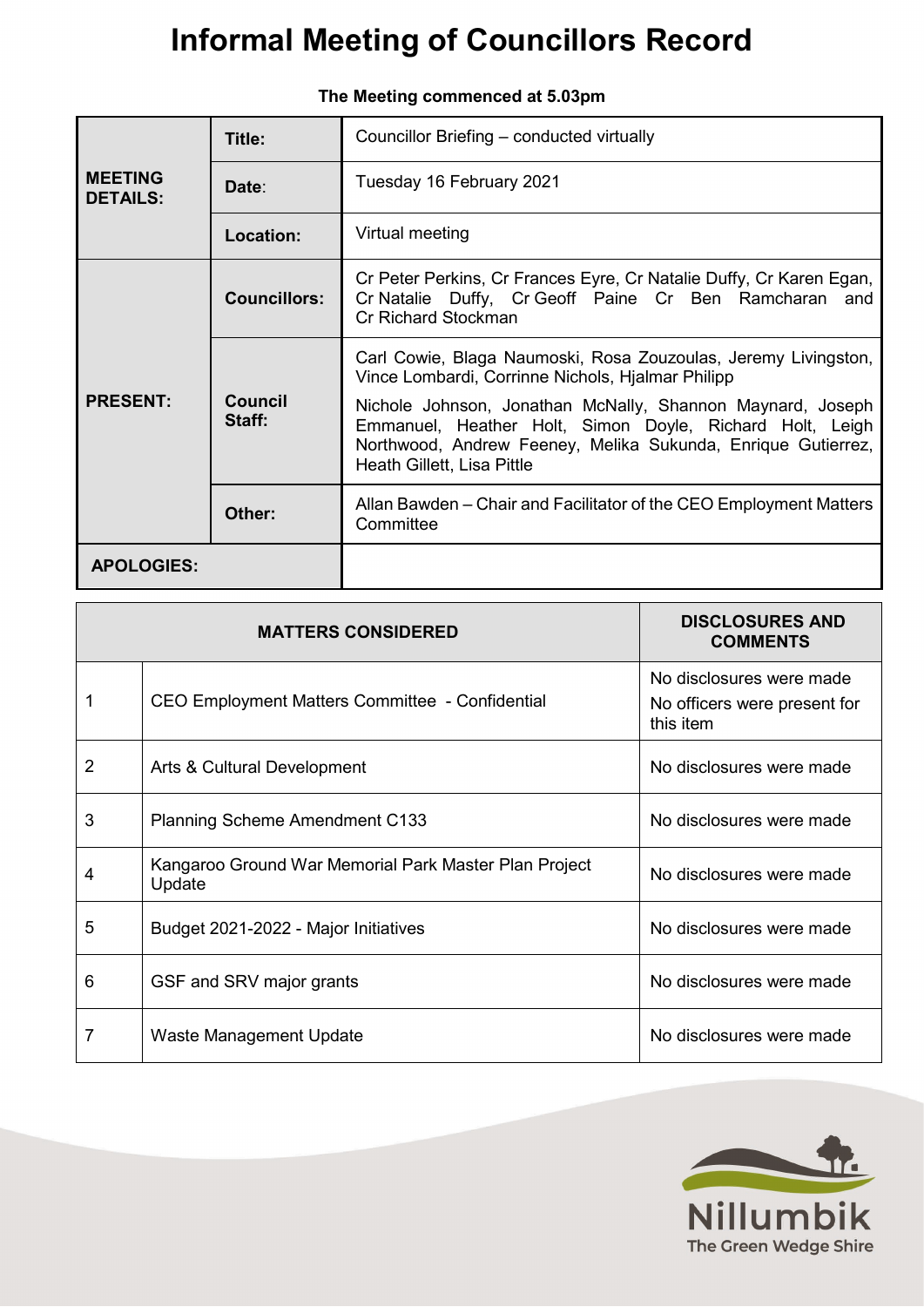|   | <b>MATTERS CONSIDERED</b>                                                 | <b>DISCLOSURES AND</b><br><b>COMMENTS</b> |
|---|---------------------------------------------------------------------------|-------------------------------------------|
| 8 | <b>Climate Action Plan Development - Community Consultation</b><br>Report | No disclosures were made                  |

### **The Meeting concluded at 11.19pm**

| <b>RECORD</b><br><b>COMPLETED BY:</b> | <b>Officer Name:</b><br><b>Officer Title:</b> | Blaga Naumoski<br>Executive Manager Governance, Communications and<br>Engagement |
|---------------------------------------|-----------------------------------------------|----------------------------------------------------------------------------------|
|---------------------------------------|-----------------------------------------------|----------------------------------------------------------------------------------|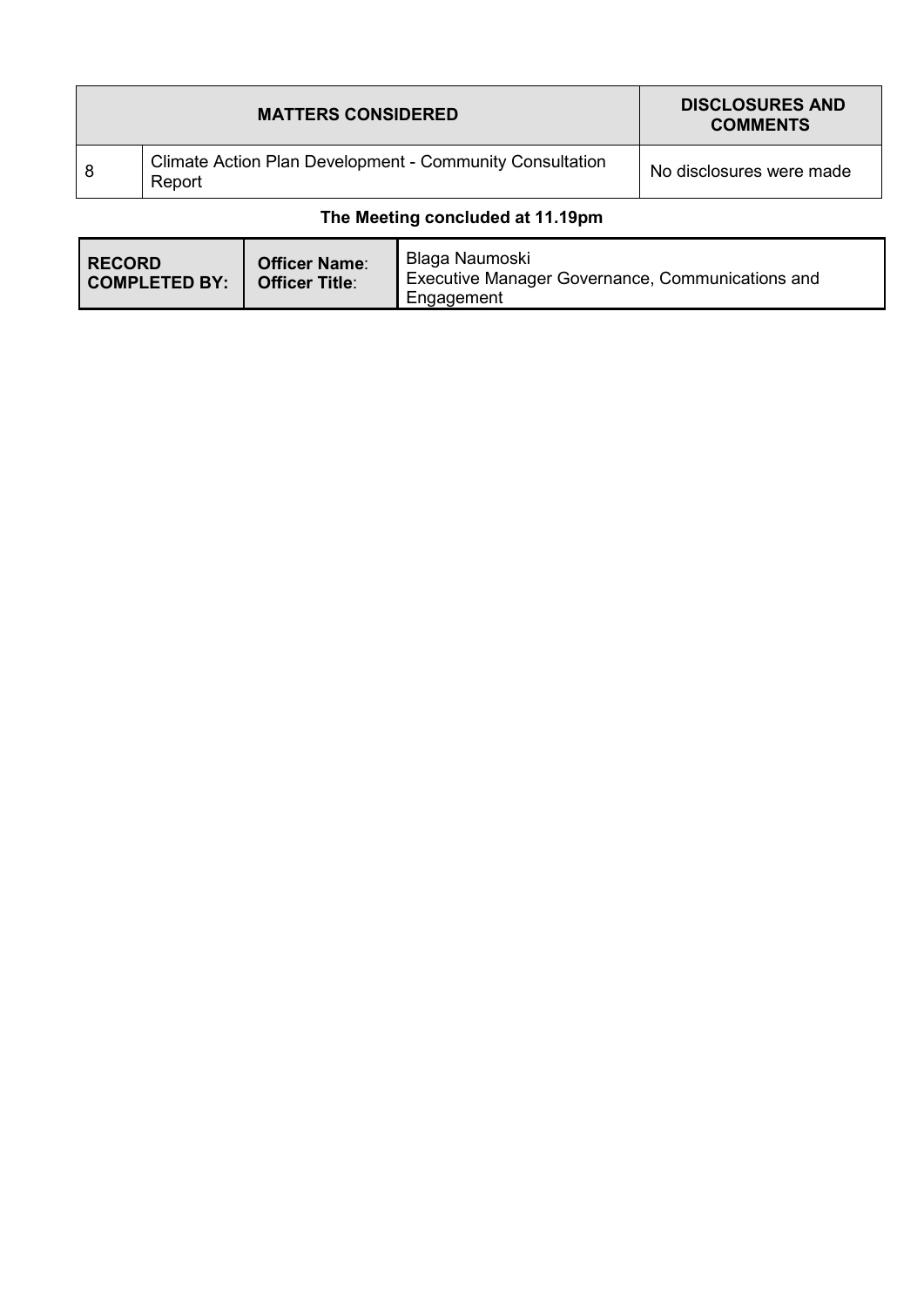#### **The Meeting commenced at 7pm**

| <b>MEETING</b><br><b>DETAILS:</b>      | Title:                   | Environment & Sustainability Advisory Committee (ESAC)                                                                                   |
|----------------------------------------|--------------------------|------------------------------------------------------------------------------------------------------------------------------------------|
|                                        | Date:                    | Wednesday 17 February 2021                                                                                                               |
|                                        | <b>Location:</b>         | Zoom                                                                                                                                     |
| <b>PRESENT:</b><br><b>Councillors:</b> |                          | Cr Karen Egan; Cr Ben Ramcharan and Cr Geoff Paine<br>(arrived 7.40pm)                                                                   |
|                                        | <b>Council</b><br>Staff: | Lisa Pittle, Kirsten Reedy, Leigh Northwood, Bea Guevara,<br>Stephanie Orive, Ian Culbard                                                |
|                                        | Other:                   | ESAC Committee Members: Alan Thatcher, Liz Parsons,<br>Narelle Campbelle, Lauren Poulton, Andrew Robinson, David<br>Turner, John Brennan |
| <b>APOLOGIES:</b>                      |                          | Cr Frances Eyre and Cr Natalie Duffy                                                                                                     |

| <b>MATTERS CONSIDERED</b> |                                                        | <b>DISCLOSURES AND COMMENTS</b> |                          |
|---------------------------|--------------------------------------------------------|---------------------------------|--------------------------|
|                           | Our People, Our Place, Our Future consultation process |                                 | No disclosures were made |
| 2                         | Green Wedge Management Plan implementation update      |                                 | No disclosures were made |
| 3                         | Urban Canopy                                           |                                 | No disclosures were made |
| 4                         | Waste transition plan update                           |                                 | No disclosures were made |
| 5                         | Review of Land Management Incentive Program            |                                 | No disclosures were made |
| 6                         | Climate Action Plan development update                 |                                 | No disclosures were made |

### **The Meeting concluded at 9.20pm**

| <b>RECORD</b><br>  COMPLETED BY:   Officer Title: | <b>Officer Name:</b>   Kirsten Reedy |                                |
|---------------------------------------------------|--------------------------------------|--------------------------------|
|                                                   |                                      | <b>Coordinator Environment</b> |

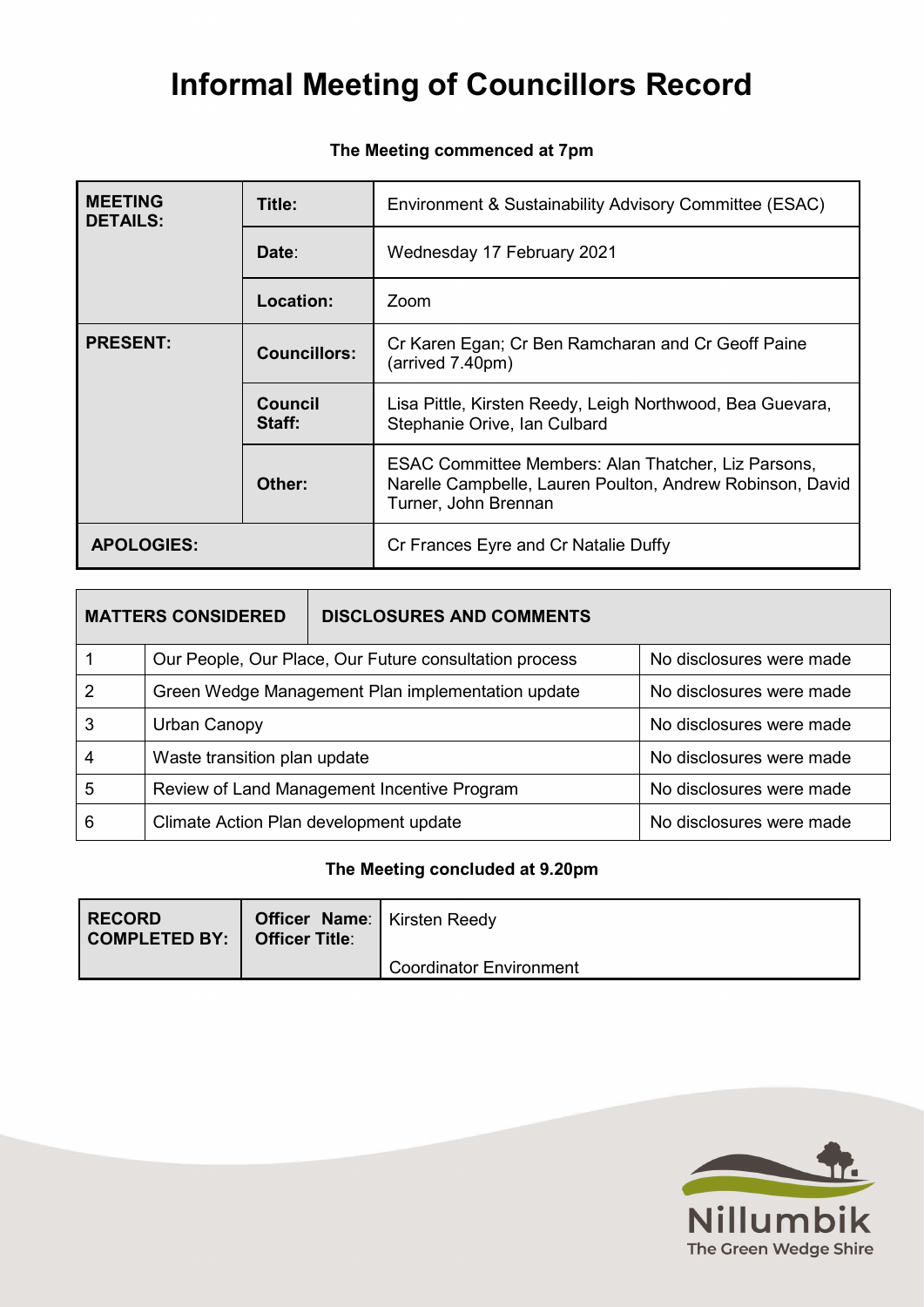**The Meeting commenced at 7:00pm**

|                                   | Title:                   | Panton Hill Bushland Reserve System User Group -<br>Advisory Committee (continuation of June 18 Meeting) |  |
|-----------------------------------|--------------------------|----------------------------------------------------------------------------------------------------------|--|
| <b>MEETING</b><br><b>DETAILS:</b> | Date:                    | Thursday 18 February 2021                                                                                |  |
|                                   | Location:                | Zoom                                                                                                     |  |
|                                   | <b>Councillors:</b>      | Cr Frances Eyres                                                                                         |  |
| <b>PRESENT:</b>                   | <b>Council</b><br>Staff: | Lisa Pittle, Brad Tadday, Blake Hunton                                                                   |  |
|                                   | Other:                   | Panton Hill Bushland Reserve System User Group members                                                   |  |
| <b>APOLOGIES:</b>                 |                          | Cr Duffy                                                                                                 |  |

|   | <b>MATTERS CONSIDERED</b>                                                                                                                                                                                                                                                                                                                                                                                                                                                                                                               | <b>DISCLOSURES AND COMMENTS</b> |
|---|-----------------------------------------------------------------------------------------------------------------------------------------------------------------------------------------------------------------------------------------------------------------------------------------------------------------------------------------------------------------------------------------------------------------------------------------------------------------------------------------------------------------------------------------|---------------------------------|
|   | Terms of Reference - review June 2021                                                                                                                                                                                                                                                                                                                                                                                                                                                                                                   | No disclosures were made        |
| 2 | Works update and planned works:<br>Annual reserve management program<br>а.<br>Revegetation – Wimbi & Gawa<br>b.<br>Community events and programs - Walking,<br>C.<br>Talking, Listening, Learning. Friends of Bunjil.<br>Junior Landcare, Volunteers<br>Trail works – surface upgrade and repairs<br>d.<br>Rubbish removal - Bulwidj<br>e <sub>1</sub><br>f.<br>Threatened orchid management and<br>reintroduction<br>Threatened fauna monitoring and management<br>g.<br>- Brush-tailed Phascogale, Southern Toadlet,<br>Powerful Owl. | No disclosures were made        |

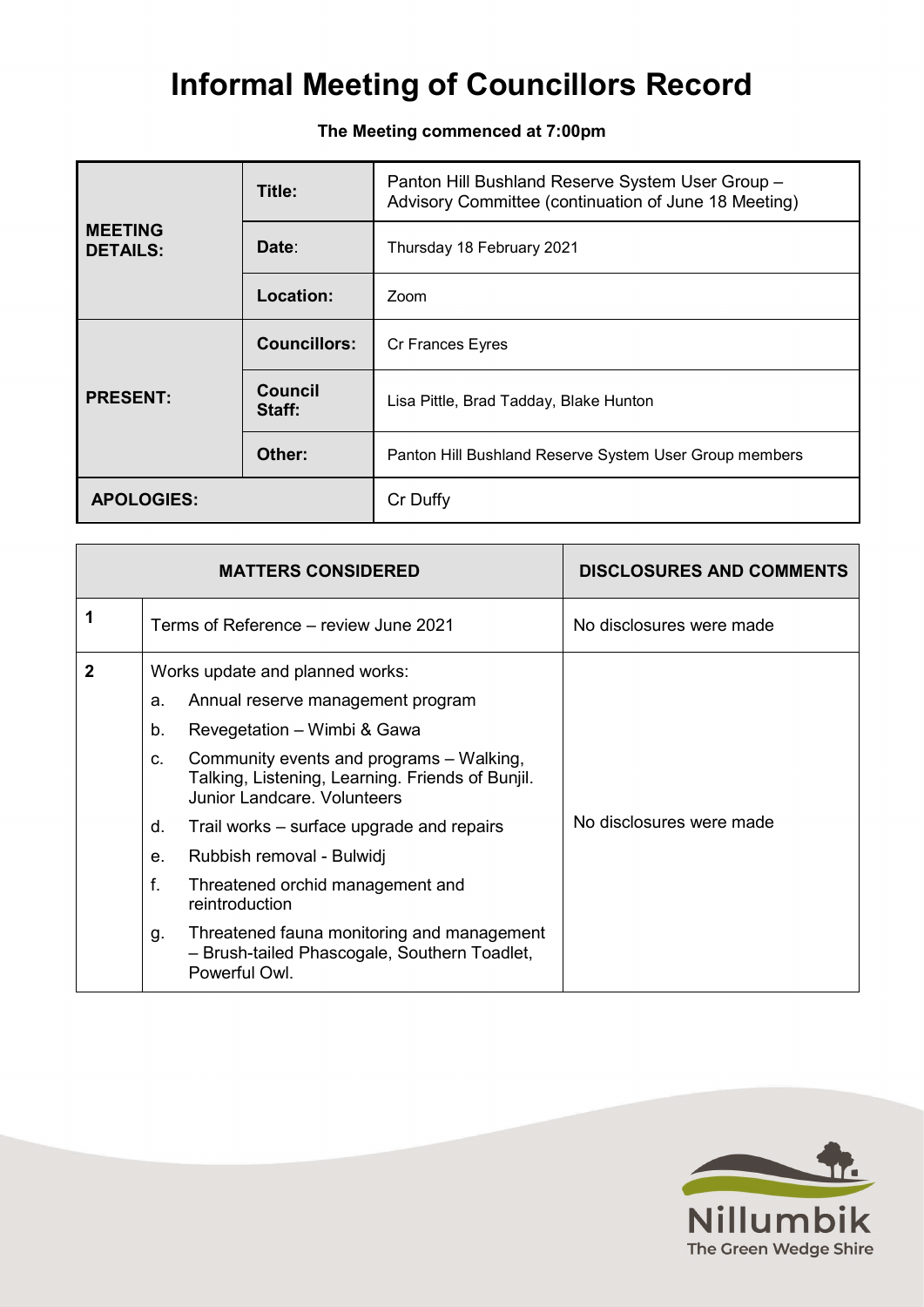|   | <b>MATTERS CONSIDERED</b>                                                                                                | <b>DISCLOSURES AND COMMENTS</b> |
|---|--------------------------------------------------------------------------------------------------------------------------|---------------------------------|
| 3 | Interpretation Design Plan Implementation -<br>Wurundjeri Artists Mandy Nicholson engaged as<br>potential 'lead artist'. | No disclosures were made        |
|   | Action planning for 2021 – Rubbish clean-up Bulwidj,<br>Planting, Trail works. Orchid walk.                              | No disclosures were made        |
| 5 | Other business discussed – timing of Wurundjeri cool<br>burn in Bunjil Reserve                                           | No disclosures were made        |

### **The Meeting concluded at 8:50pm**

| <b>RECORD</b> | <b>Officer Name:</b>  | Brad Tadday                            |
|---------------|-----------------------|----------------------------------------|
| COMPLETED BY: | <b>Officer Title:</b> | <b>Team Leader Environmental Works</b> |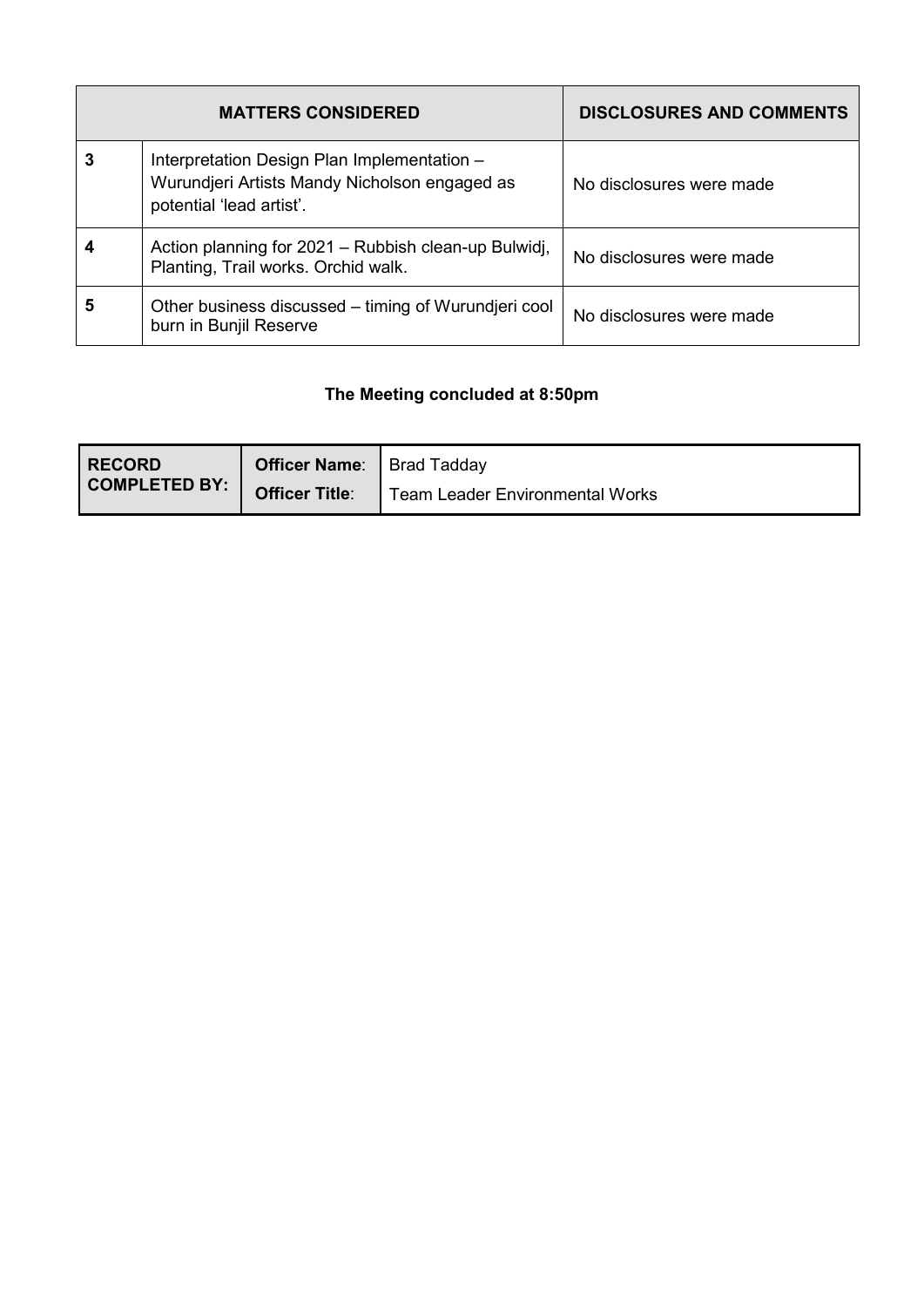|                                   | Title:              | <b>Council Meeting Pre-Meet</b>                                                                                                |
|-----------------------------------|---------------------|--------------------------------------------------------------------------------------------------------------------------------|
| <b>MEETING</b><br><b>DETAILS:</b> | Date:               | Tuesday 23 February 2021                                                                                                       |
|                                   | <b>Location:</b>    | Virtual meeting                                                                                                                |
|                                   | <b>Councillors:</b> | Cr Peter Perkins, Cr Frances Eyre, Cr Natalie Duffy, Cr Karen Egan,<br>Cr Geoff Paine Cr Ben Ramcharan and Cr Richard Stockman |
| <b>PRESENT:</b>                   | Council<br>Staff:   | Carl Cowrie; Vince Lombardi, Hjalmar Philipp, Blaga Naumoski, Rosa<br>Zouzoulas, Jeremy Livingston, Corrienne Nichols          |
|                                   | Other:              |                                                                                                                                |
| <b>APOLOGIES:</b>                 |                     | Cr Natalie Duffy                                                                                                               |

| The Meeting commenced at 5:00pm |
|---------------------------------|

| <b>MATTERS CONSIDERED</b> |                                 | <b>DISCLOSURES AND COMMENTS</b>                                                                                                                                                                                                                                |
|---------------------------|---------------------------------|----------------------------------------------------------------------------------------------------------------------------------------------------------------------------------------------------------------------------------------------------------------|
|                           |                                 | CM026/21 - Rockcliffe Street Special Charge<br>Scheme - Declaration                                                                                                                                                                                            |
|                           | <b>Council Meeting Pre-Meet</b> | Cr Ramcharan declared a material conflict of interest<br>in this Item because a resident subject to the special<br>charge made a significant donation to his campaign.<br>Cr Ramcharan was not present for during the<br>discussion on this item Cr Ramcharan. |

### **The Meeting concluded at 6.30pm**

| <b>RECORD</b><br><b>COMPLETED BY:</b> | <b>Officer Name:</b><br><b>Officer Title:</b> | Blaga Naumoski<br>Executive Manager Governance, Communications and<br>Engagement |
|---------------------------------------|-----------------------------------------------|----------------------------------------------------------------------------------|
|---------------------------------------|-----------------------------------------------|----------------------------------------------------------------------------------|

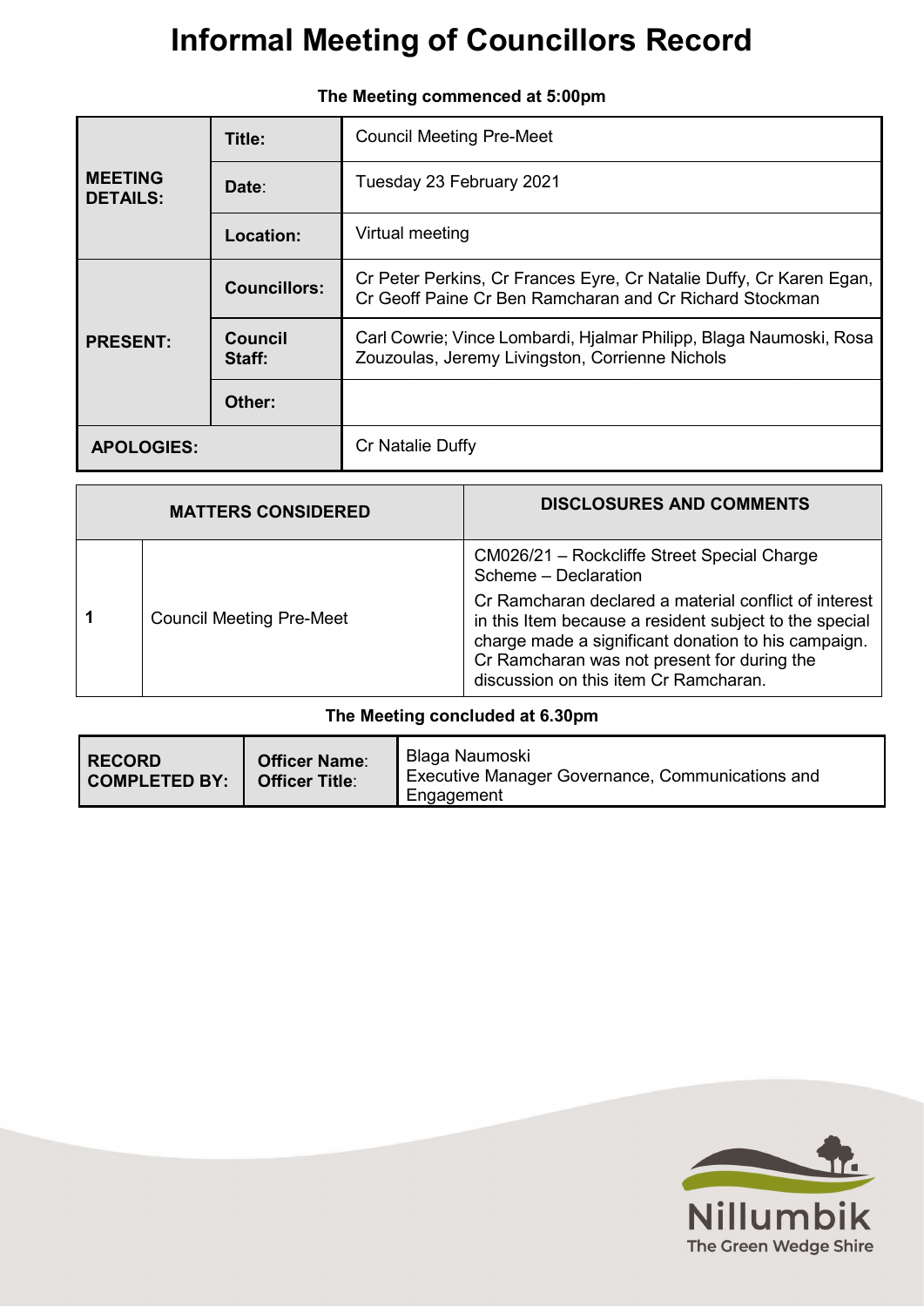### **The Meeting commenced at 7pm**

|                                   | Title:              | Living & Learning Nillumbik Advisory Committee                                                                                              |  |
|-----------------------------------|---------------------|---------------------------------------------------------------------------------------------------------------------------------------------|--|
| <b>MEETING</b><br><b>DETAILS:</b> | Date:               | Wednesday 24 February 2021                                                                                                                  |  |
|                                   | Location:           | Remote via MSTeams                                                                                                                          |  |
| <b>PRESENT:</b>                   | <b>Councillors:</b> | Cr Geoff Paine                                                                                                                              |  |
|                                   | Council<br>Staff:   | Cobie Vermeulen, Vanessa Veldman, Natalie Bucknell, Allira<br>Haeusler                                                                      |  |
|                                   | Other:              | Members of Living & Learning Nillumbik Advisory Committee<br>Robyn Meikle; Deanna Finn; Pam Miranda; Pamela Johnson;<br>and Anthony Herrett |  |
| <b>APOLOGIES:</b>                 |                     | None                                                                                                                                        |  |

|   | <b>MATTERS CONSIDERED</b>                                                                                                  | <b>DISCLOSURES AND COMMENTS</b> |
|---|----------------------------------------------------------------------------------------------------------------------------|---------------------------------|
|   | <b>L&amp;LN Update: General</b>                                                                                            | No disclosures were made        |
| 2 | Neighbourhood House Update: Eltham                                                                                         | No disclosures were made        |
| 3 | Neighbourhood House Update: Diamond Creek                                                                                  | No disclosures were made        |
| 4 | Neighbourhood House Update: Panton Hill                                                                                    | No disclosures were made        |
| 5 | <b>RTO Update</b>                                                                                                          | No disclosures were made        |
| 6 | Committee discussions:<br><b>Terms of Reference</b><br><b>Recruitment of Committee members</b><br>Commmunity consultations | No disclosures were made        |

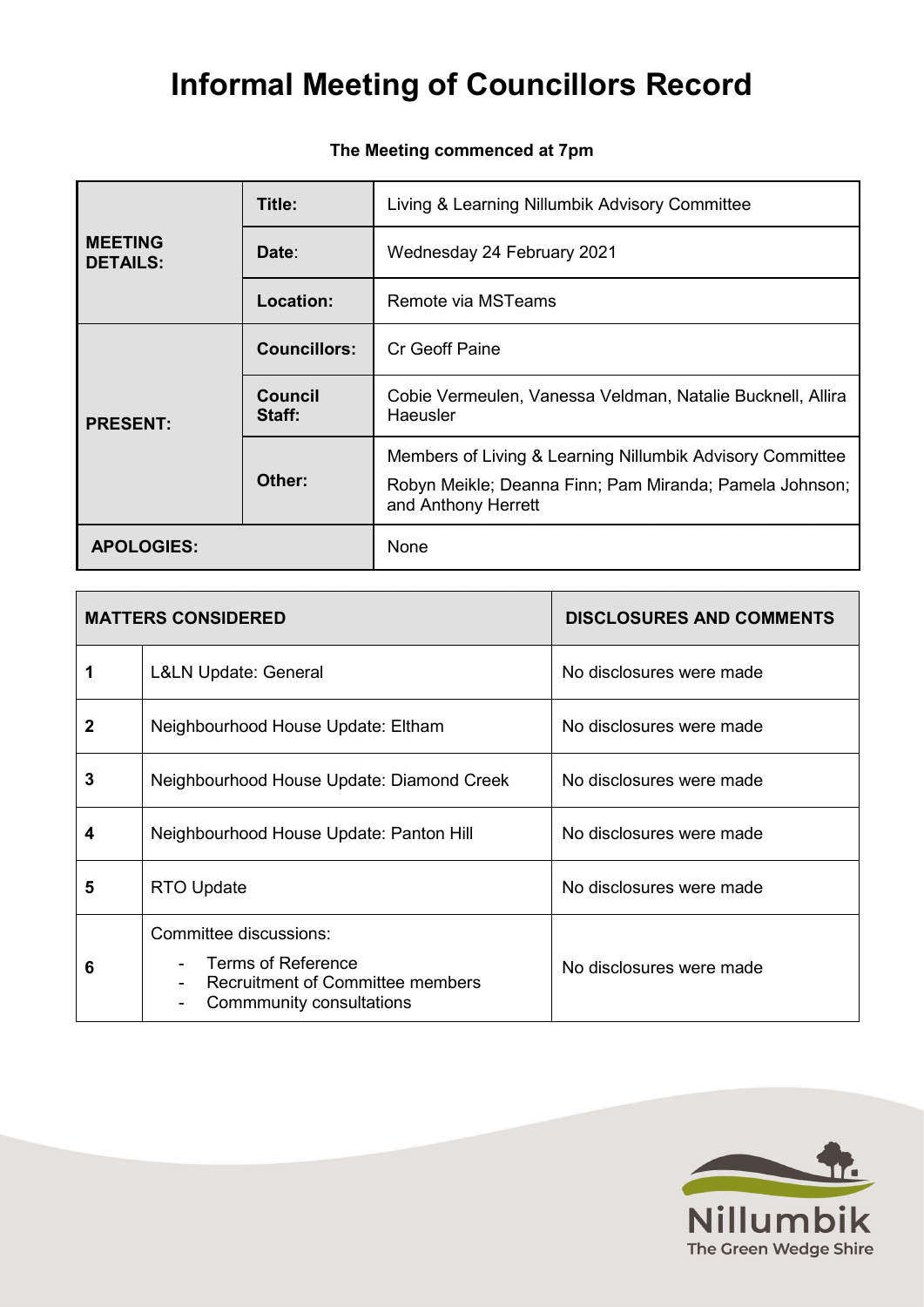| <b>MATTERS CONSIDERED</b> |                                                                      | <b>DISCLOSURES AND COMMENTS</b> |
|---------------------------|----------------------------------------------------------------------|---------------------------------|
|                           | New items<br>Health & Wellbeing plan: Consultation process<br>$\sim$ | No disclosures were made        |

### **The Meeting concluded at 8:35pm**

| <b>RECORD COMPLETED BY:</b> | <b>Officer Name:</b><br><b>Officer Title:</b> | Cobie Vermeulen<br>Coordinator Living & Learning Nillumbik |
|-----------------------------|-----------------------------------------------|------------------------------------------------------------|
|-----------------------------|-----------------------------------------------|------------------------------------------------------------|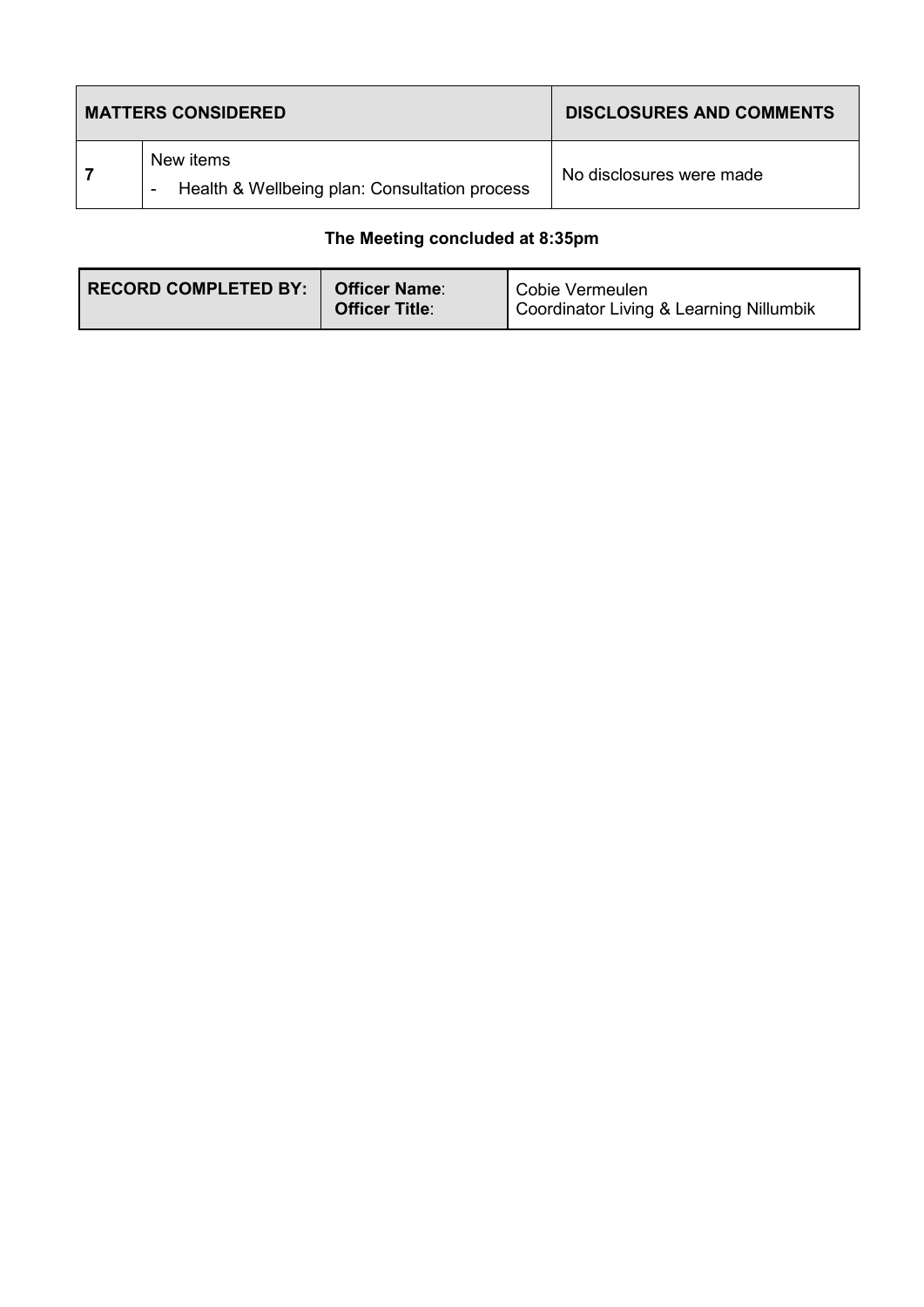|                                   | Title:              | Councillor Briefing - conducted virtually                                                                                                                                                                                                                                  |  |
|-----------------------------------|---------------------|----------------------------------------------------------------------------------------------------------------------------------------------------------------------------------------------------------------------------------------------------------------------------|--|
| <b>MEETING</b><br><b>DETAILS:</b> | Date:               | Tuesday 2 March 2021                                                                                                                                                                                                                                                       |  |
|                                   | Location:           | Virtual meeting                                                                                                                                                                                                                                                            |  |
|                                   | <b>Councillors:</b> | Cr Peter Perkins, Cr Frances Eyre, Cr Karen Egan, Cr Geoff Paine<br>Cr Ben Ramcharan and Cr Richard Stockman, Cr Natalie Duffy                                                                                                                                             |  |
| <b>PRESENT:</b>                   | Council<br>Staff:   | Carl Cowie, Blaga Naumoski, Rosa Zouzoulas, Jeremy Livingston,<br>Vince Lombardi, Corrinne Nichols, Hjalmar Philipp, Ayman Williams,<br>Joseph Emmanuel, Paul Fyffe, Lisa Pittle, Kirsten Reedy, Narelle<br>Hart, Craig King, Leigh Northwood, Bea Guevara, Melika Sukunda |  |
|                                   |                     | Allan Bawden – Chair and Facilitator of the CEO Employment Matters<br>Committee                                                                                                                                                                                            |  |
|                                   | Other:              | LXRA: Scott Nicholls, Maurine Clifford, Adam Maguire, Trinity<br>O'Rourke and Andrew Brenchley                                                                                                                                                                             |  |
|                                   |                     | Metropolis: Dale Hubner                                                                                                                                                                                                                                                    |  |
| <b>APOLOGIES:</b>                 |                     |                                                                                                                                                                                                                                                                            |  |

|  | The Meeting commenced at 4.15pm |  |
|--|---------------------------------|--|
|--|---------------------------------|--|

|    | <b>MATTERS CONSIDERED</b>                                                                                                               | <b>DISCLOSURES AND</b><br><b>COMMENTS</b>                                                       |
|----|-----------------------------------------------------------------------------------------------------------------------------------------|-------------------------------------------------------------------------------------------------|
| 1. | CEO Employment Matters Committee - Confidential                                                                                         | No disclosures were made<br>No officers were present for<br>this item except CEO Carl<br>Cowie. |
| 2. | Receive an update from the Level Crossings Removal Authority<br>on the State Government's Hurstbridge Line Upgrade Project -<br>Stage 2 | No disclosures were made                                                                        |
| 3. | Climate Action Plan: external consultation and plan<br>development                                                                      | No disclosures were made                                                                        |
| 4. | Nillumbik Customer First Strategy - Annual Review and Update                                                                            | No disclosures were made                                                                        |
| 5. | Amendment C126 Rezoning of Bridge and John Street to<br><b>Public Park and Recreation Zone</b>                                          | No disclosures were made                                                                        |
| 6. | Nillumbik Shire Submission to 10 Year Social and Affordable<br><b>Housing Strategy</b>                                                  | No disclosures were made                                                                        |

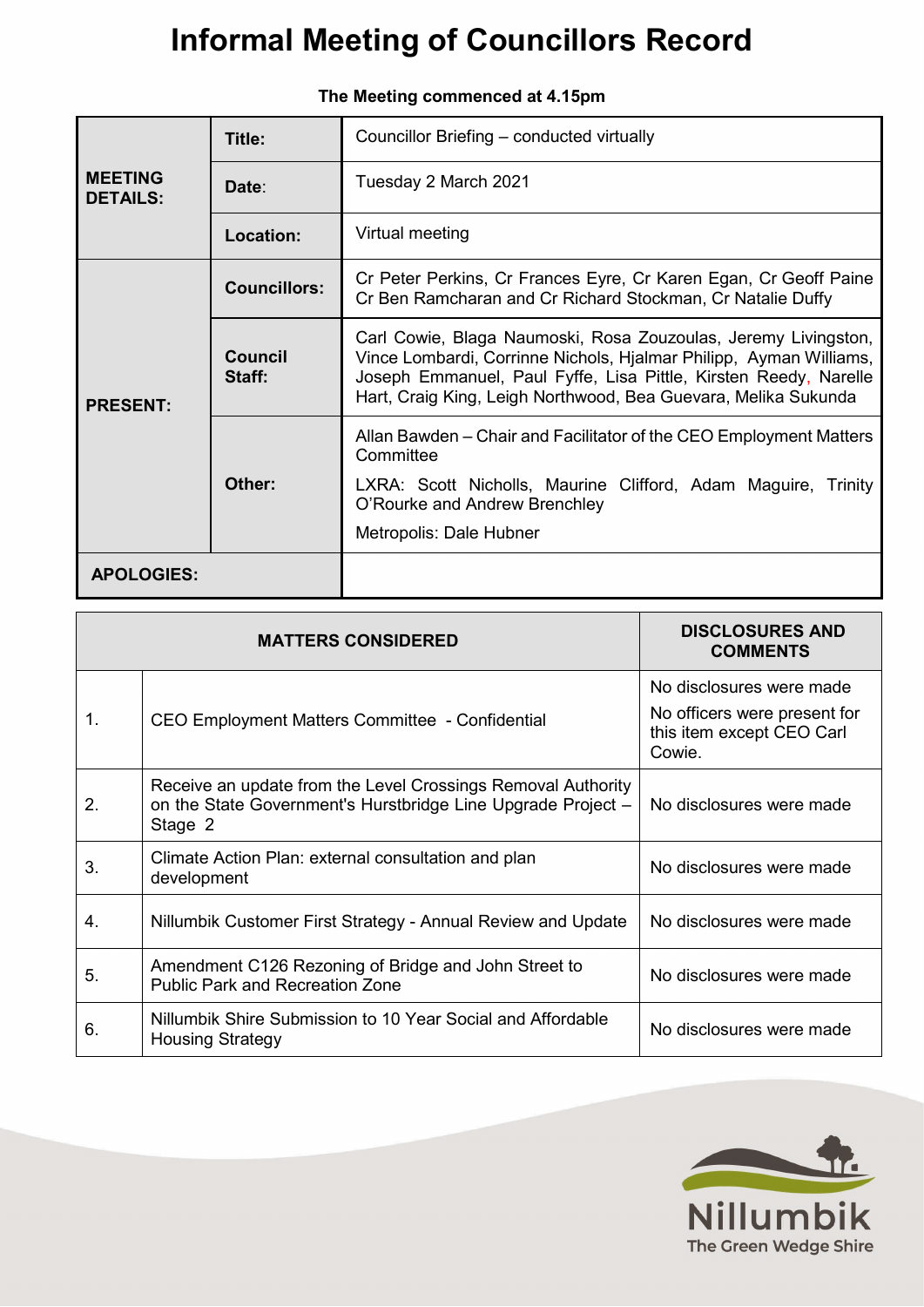|    | <b>MATTERS CONSIDERED</b>                                                 | <b>DISCLOSURES AND</b><br><b>COMMENTS</b> |
|----|---------------------------------------------------------------------------|-------------------------------------------|
| 7. | 2021-2022 Draft Operating Budget                                          | No disclosures were made                  |
| 8. | <b>Councillor Gift Policy</b>                                             | No disclosures were made                  |
| 9. | National General Assembly of Local Government 2021 - Calls<br>for Motions | No disclosures were made                  |

### **The Meeting concluded at 11.08pm**

| <b>RECORD</b><br><b>Officer Name:</b><br><b>COMPLETED BY:</b><br><b>Officer Title:</b> |  | Blaga Naumoski<br>Executive Manager Governance, Communications and<br>Engagement |
|----------------------------------------------------------------------------------------|--|----------------------------------------------------------------------------------|
|----------------------------------------------------------------------------------------|--|----------------------------------------------------------------------------------|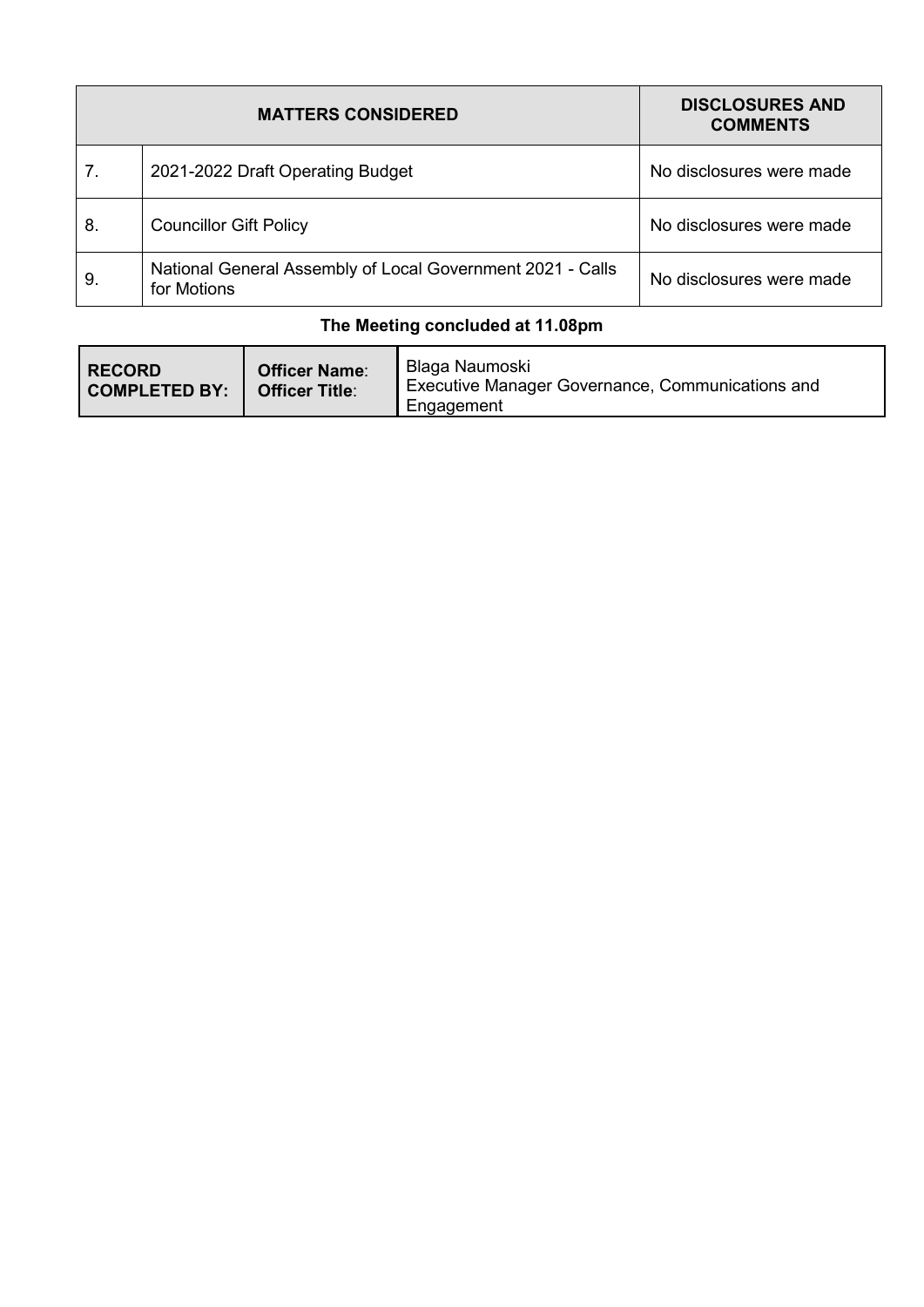| <b>MEETING</b><br><b>DETAILS:</b> | Title:                   | Positive Ageing Advisory Committee                                                                                                                                                                               |  |
|-----------------------------------|--------------------------|------------------------------------------------------------------------------------------------------------------------------------------------------------------------------------------------------------------|--|
|                                   | Date:                    | 5 March 2021                                                                                                                                                                                                     |  |
|                                   | Location:                | Hurstbridge Community Hub                                                                                                                                                                                        |  |
| <b>PRESENT:</b>                   | <b>Councillors:</b>      | Cr Frances Eyre                                                                                                                                                                                                  |  |
|                                   | <b>Council</b><br>Staff: | Fiona Vuong, Iwona Trickett, Narelle Hart (virtual), Annie<br>Lee, Michelle Welsby, Olivia Conroy, Aimee Cattrell                                                                                                |  |
|                                   | Other:                   | Gertraud McDonald, David Nichols, Philip Green, Ray<br>Carroll, Sabi Buehler, Tianjian Shen, Jan Taylor, Janice<br>Crosswhite, Deanna Finn, Pamela Johnson, Richard Kottek,<br>Max Lee, Sandra Verdam, Sue Riley |  |
| <b>APOLOGIES:</b>                 |                          | Cr Karen Egan                                                                                                                                                                                                    |  |

### **The Meeting commenced at 12:05pm**

|   | <b>MATTERS CONSIDERED</b>        | <b>DISCLOSURES AND COMMENTS</b> |
|---|----------------------------------|---------------------------------|
|   | <b>Community Information Hub</b> | No disclosures were made        |
| 2 | <b>Priorities</b>                | No disclosures were made        |
| 3 | Our People Our Place Our Future  | No disclosures were made        |
|   |                                  |                                 |
| 5 |                                  |                                 |

#### **The Meeting concluded at 2:15pm**

| <b>RECORD</b> | <b>Officer Name:</b> Fiona Vuong |                                |
|---------------|----------------------------------|--------------------------------|
| COMPLETED BY: | <b>Officer Title:</b>            | <b>Positive Ageing Officer</b> |